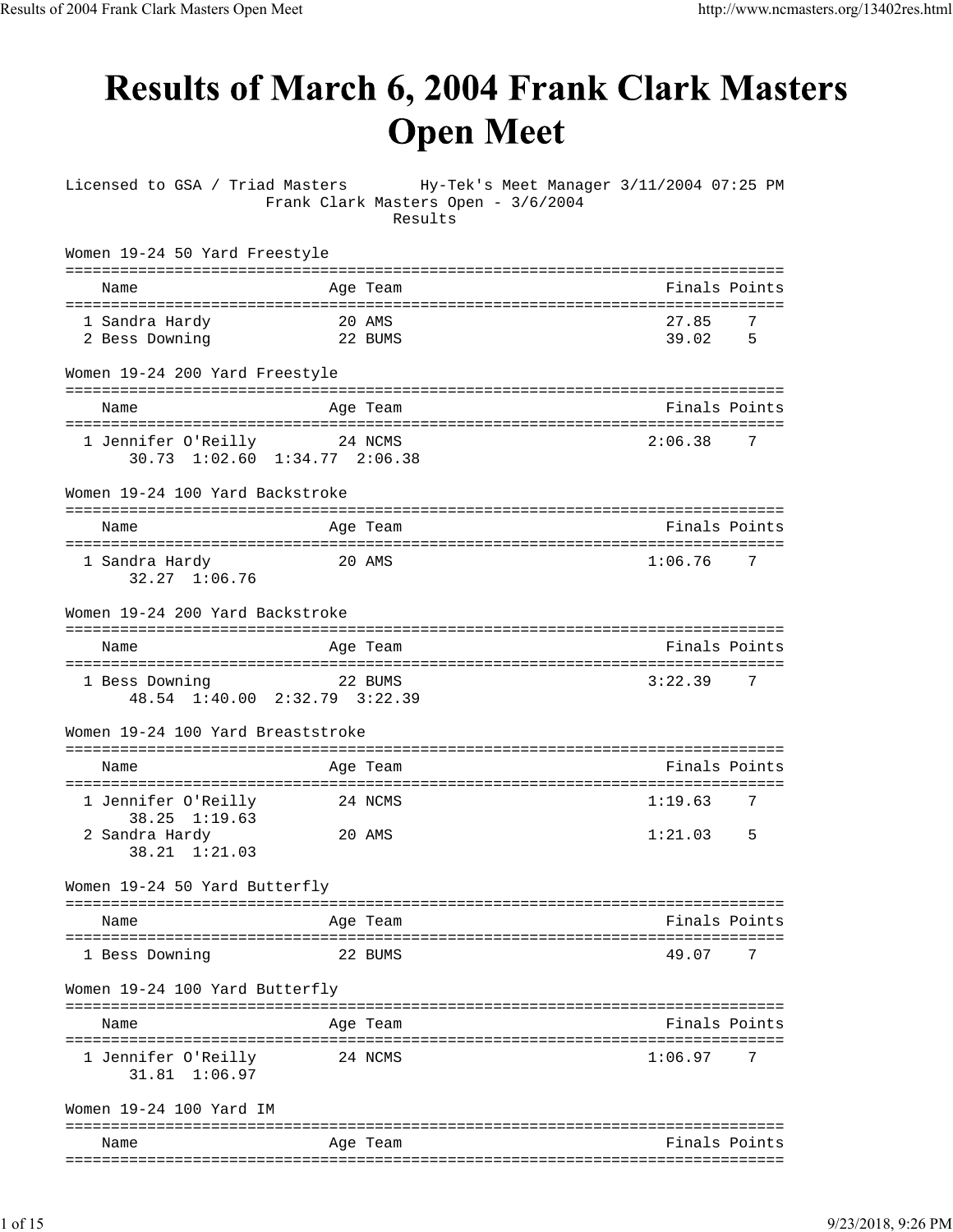| 1 Jennifer O'Reilly<br>30.87 1:05.95                       | 24 NCMS                                                                 | 1:05.95        | 7      |
|------------------------------------------------------------|-------------------------------------------------------------------------|----------------|--------|
| Women 25-29 100 Yard Freestyle                             |                                                                         |                |        |
| Name                                                       | Age Team                                                                | Finals Points  |        |
| 1 Karen Shigehara<br>$30.62 \quad 1:04.17$                 | 26 NCMS                                                                 | 1:04.17        | 7      |
| Women 25-29 200 Yard Freestyle                             |                                                                         |                |        |
| Name                                                       | Age Team                                                                | Finals Points  |        |
| 1 Margaret Pizer<br>$31.26$ $1:04.72$                      | 28 UNA<br>$1:39.64$ $2:15.20$                                           | 2:15.20        | 7      |
| 2 Melissa Feimster 25 TMS<br>38.46 1:21.02 2:05.50 2:49.26 |                                                                         | 2:49.26        | 5      |
| Women 25-29 500 Yard Freestyle                             |                                                                         |                |        |
| Name                                                       | Age Team                                                                | Finals Points  |        |
| 1 Melissa Feimster<br>$6:38.33$ $7:22.01$                  | 25 TMS<br>37.87 1:20.16 2:04.85 2:50.37 3:36.13 4:22.65 5:07.56 5:52.91 | 7:22.01        |        |
| Women 25-29 100 Yard Breaststroke                          |                                                                         |                |        |
| Name                                                       | Age Team                                                                | Finals Points  |        |
| 1 Melissa Feimster<br>46.49 1:34.43                        | 25 TMS                                                                  | 1:34.43        | 7      |
| Women 25-29 50 Yard Butterfly                              |                                                                         |                |        |
| Name                                                       | Age Team                                                                | Finals Points  |        |
| 1 Margaret Pizer<br>2 Karen Shigehara                      | 28 UNA<br>26 NCMS                                                       | 31.11<br>31.67 | 7<br>5 |
| Women 25-29 100 Yard IM                                    |                                                                         |                |        |
| Name                                                       | Age Team                                                                | Finals Points  |        |
| 1 Margaret Pizer<br>34.96 1:13.10                          | 28 UNA                                                                  | 1:13.10        | 7      |
| Women 30-34 50 Yard Freestyle                              |                                                                         |                |        |
| Name                                                       | Age Team                                                                | Finals Points  |        |
| 1 Heidi Williams                                           | 34 NCMS                                                                 | 27.47          | 7      |
| Women 30-34 200 Yard Freestyle                             |                                                                         |                |        |
| Name                                                       | Age Team                                                                | Finals Points  |        |
| 1 Heidi Williams<br>29.98 1:02.32 1:35.27 2:08.32          | 34 NCMS                                                                 | 2:08.32        | 7      |
| Women 30-34 500 Yard Freestyle                             |                                                                         |                |        |
| Name                                                       | Age Team                                                                | Finals Points  |        |
|                                                            |                                                                         |                |        |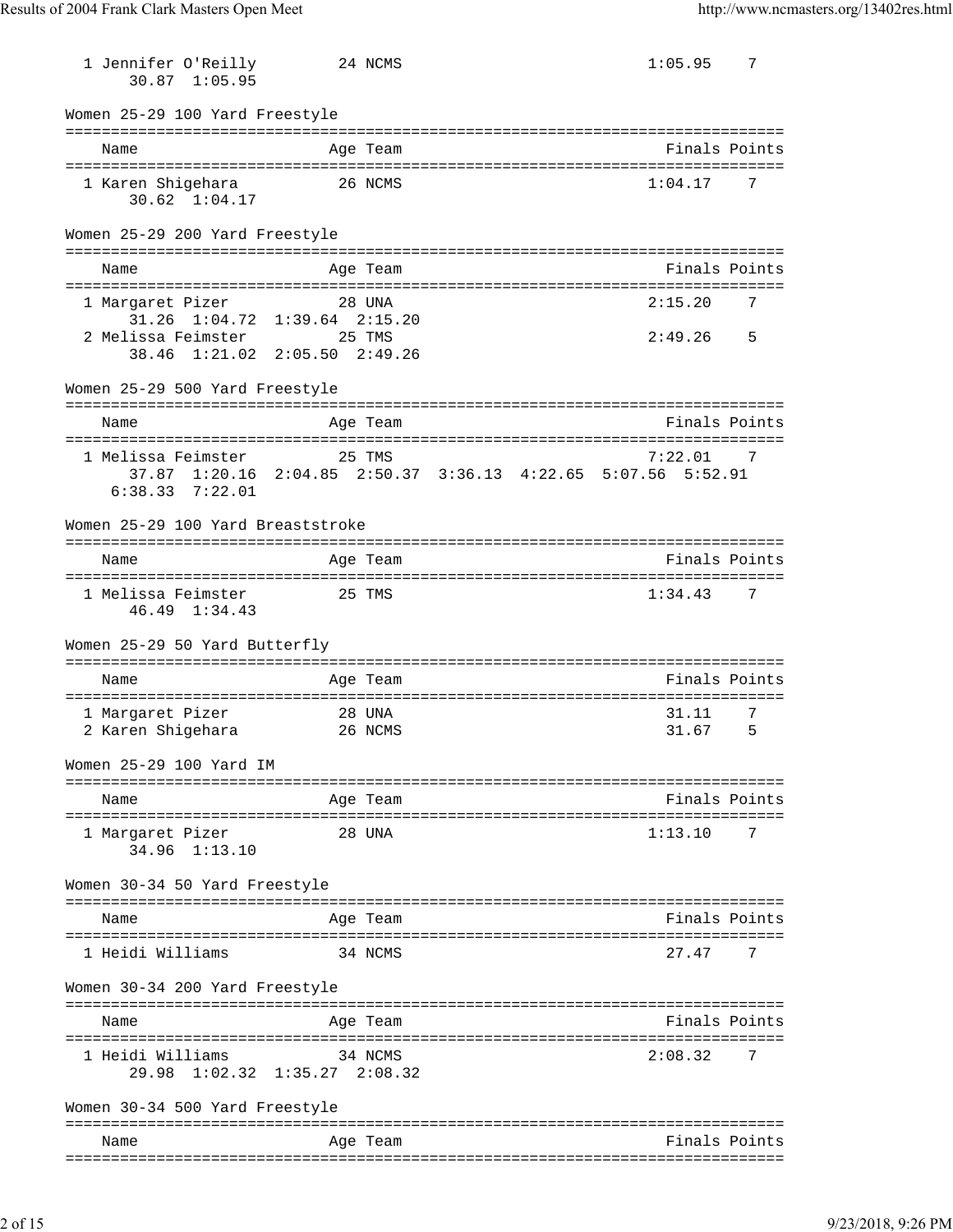| 1 Allison Hardy                                                                                                                                   | 30 AMS                      |                                                 | 5:42.40           | 7              |
|---------------------------------------------------------------------------------------------------------------------------------------------------|-----------------------------|-------------------------------------------------|-------------------|----------------|
| 31.88 1:05.88 1:40.53 2:15.43 2:50.59 3:25.16 3:59.80 4:34.47<br>$5:09.10$ $5:42.40$                                                              |                             |                                                 |                   |                |
| Women 30-34 1650 Yard Freestyle                                                                                                                   |                             |                                                 |                   |                |
|                                                                                                                                                   |                             |                                                 |                   |                |
| Name                                                                                                                                              | Age Team                    |                                                 |                   | Finals Points  |
| 1 Allison Hardy                                                                                                                                   | 30 AMS                      |                                                 | 19:20.74          | 7              |
| 31.96 1:06.45 1:41.35 2:16.52 2:51.82 3:26.87 4:02.24 4:37.68                                                                                     |                             |                                                 |                   |                |
| 5:13.26                                                                                                                                           |                             | 5:48.51 6:23.84 6:59.29 7:34.95 8:10.27 8:45.83 | 9:21.22           |                |
| 9:56.89 10:32.24 11:07.74 11:43.00 12:18.64 12:54.02 13:29.41 14:04.78<br>14:40.17 15:15.87 15:51.14 16:26.34 17:01.80 17:36.96 18:11.78 18:46.74 |                             |                                                 |                   |                |
| 19:20.74                                                                                                                                          |                             |                                                 |                   |                |
| Women 30-34 100 Yard Backstroke                                                                                                                   |                             |                                                 |                   |                |
|                                                                                                                                                   |                             |                                                 |                   |                |
| Name                                                                                                                                              | Age Team                    |                                                 |                   | Finals Points  |
| 1 Allison Hardy                                                                                                                                   | 30 AMS                      |                                                 | 1:04.04           | $\overline{7}$ |
| 31.36 1:04.04                                                                                                                                     |                             |                                                 |                   |                |
| Women 30-34 200 Yard Backstroke                                                                                                                   |                             |                                                 |                   |                |
| Name                                                                                                                                              | Age Team                    |                                                 |                   | Finals Points  |
| 1 Allison Hardy                                                                                                                                   | 30 AMS                      |                                                 | 2:27.49           | 7              |
| 34.45 1:11.87 1:50.27 2:27.49                                                                                                                     |                             |                                                 |                   |                |
| Women 30-34 100 Yard Breaststroke                                                                                                                 |                             |                                                 |                   |                |
|                                                                                                                                                   |                             |                                                 |                   |                |
| Name                                                                                                                                              | Age Team                    |                                                 |                   | Finals Points  |
| 1 Heidi Williams<br>38.84 1:22.55                                                                                                                 | 34 NCMS                     |                                                 | 1:22.55           | 7              |
| Women 35-39 100 Yard Backstroke                                                                                                                   |                             |                                                 |                   |                |
| Name                                                                                                                                              | Age Team                    |                                                 |                   | Finals Points  |
|                                                                                                                                                   |                             |                                                 |                   |                |
| 1 Amy Sharp<br>38.83 1:20.17                                                                                                                      | 37 NCMS                     |                                                 | 1:20.17           | 7              |
| Women 35-39 50 Yard Breaststroke                                                                                                                  |                             |                                                 |                   |                |
| Name                                                                                                                                              | Age Team                    |                                                 |                   | Finals Points  |
|                                                                                                                                                   |                             |                                                 |                   |                |
| 1 Allison Beadle                                                                                                                                  | 39 RAM                      |                                                 | 37.46             |                |
| Women 35-39 100 Yard Breaststroke                                                                                                                 |                             |                                                 |                   |                |
| Name                                                                                                                                              | Age Team                    |                                                 |                   | Finals Points  |
| 1 Allison Beadle                                                                                                                                  | 39 RAM                      |                                                 | 1:19.87           |                |
| 37.71 1:19.87                                                                                                                                     |                             |                                                 |                   |                |
| Women 35-39 50 Yard Butterfly                                                                                                                     |                             | ============                                    |                   |                |
| Name                                                                                                                                              | Age Team<br>--------------- |                                                 | ----------------- | Finals Points  |
| 1 Allison Beadle                                                                                                                                  | 39 RAM                      |                                                 | 31.38             | 7              |
| Women 35-39 100 Yard Butterfly                                                                                                                    |                             |                                                 |                   |                |
| Name                                                                                                                                              | Age Team                    |                                                 |                   | Finals Points  |
|                                                                                                                                                   |                             |                                                 |                   |                |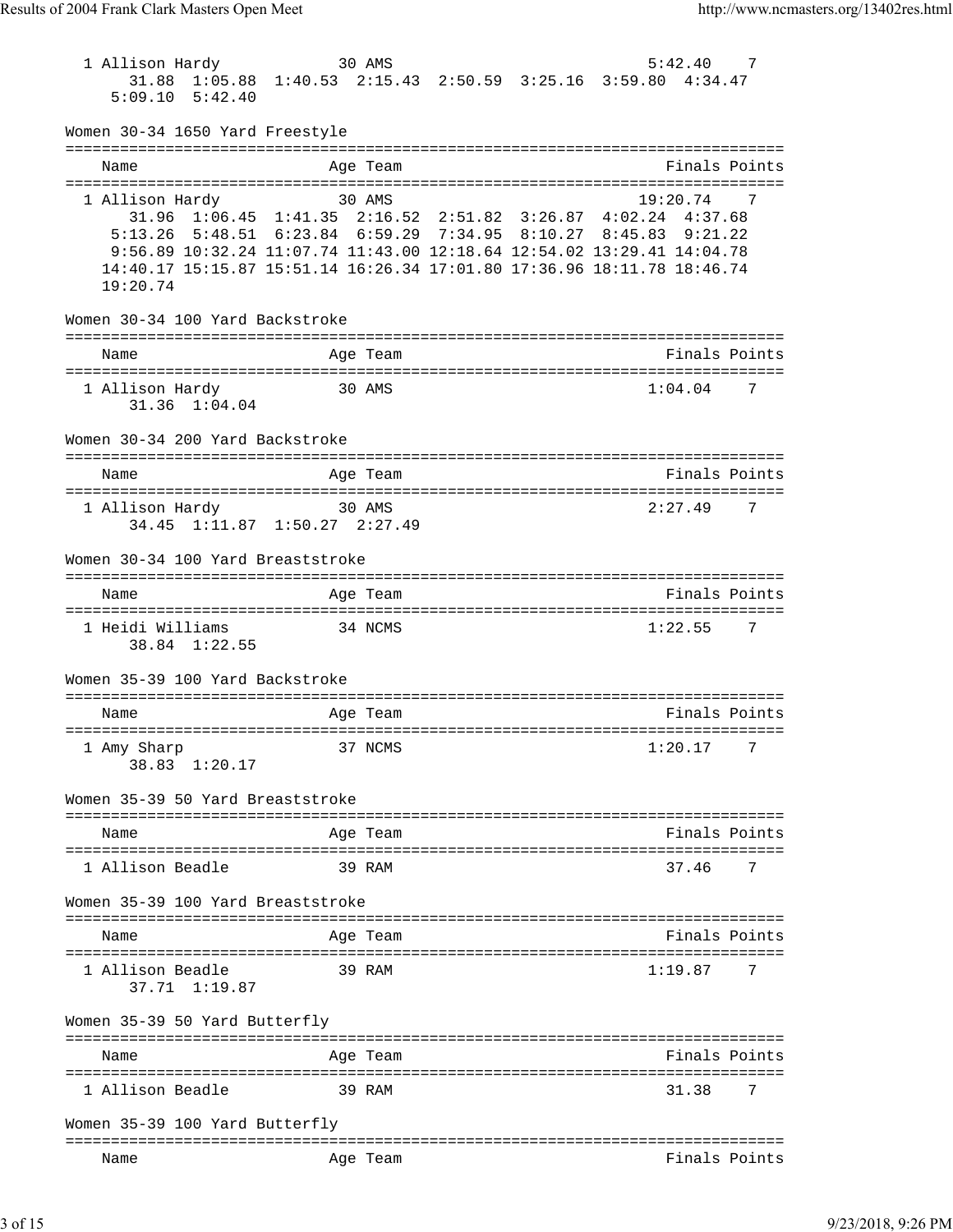=============================================================================== 1 Allison Beadle 39 RAM 1:10.63 7 33.74 1:10.63 Women 35-39 100 Yard IM =============================================================================== Name Age Team Finals Points =============================================================================== 1 Amy Sharp 37 NCMS 1:20.14 7 37.04 1:20.14 Women 35-39 200 Yard IM =============================================================================== Name **Age Team Age Team** Rinals Points =============================================================================== 1 Allison Beadle 39 RAM 2:44.44 7 33.29 1:20.27 2:05.17 2:44.44 Women 40-44 500 Yard Freestyle =============================================================================== Name **Age Team Age Team** Rinals Points =============================================================================== 1 Ruth Battle 41 AMS 5:51.60 7 32.89 1:08.74 1:45.20 2:21.21 2:56.85 3:31.89 4:07.18 4:42.22 5:17.55 5:51.60 2 Patricia Rohner 44 RAM 6:16.53 5 34.15 1:11.18 1:49.40 2:27.36 3:05.47 3:43.43 4:21.77 5:01.03 5:39.76 6:16.53 Women 40-44 100 Yard IM =============================================================================== Name Age Team Finals Points =============================================================================== 1 Patricia Rohner 44 RAM 1:16.59 7 36.92 1:16.59 Women 45-49 50 Yard Breaststroke =============================================================================== Name Age Team Age Team Finals Points =============================================================================== 1 Debbie Leach 49 GCYM 44.29 7 Women 45-49 200 Yard Breaststroke =============================================================================== Name **Age Team Age Team** Rinals Points =============================================================================== 1 Debbie Leach 49 GCYM 3:39.58 7 50.11 1:47.10 2:46.94 3:39.58 Women 50-54 50 Yard Freestyle =============================================================================== Name Age Team Finals Points =============================================================================== 1 Barbara Braswell 52 RAM 32.74 7 2 Debbie Lail 50 BUMS 36.18 5 Women 50-54 100 Yard Freestyle =============================================================================== Name **Age Team Age Team** Rinals Points =============================================================================== 1 Barbara Braswell 35.70 1:15.32 2 Debbie Lail 50 BUMS 1:20.98 5 37.70 1:20.98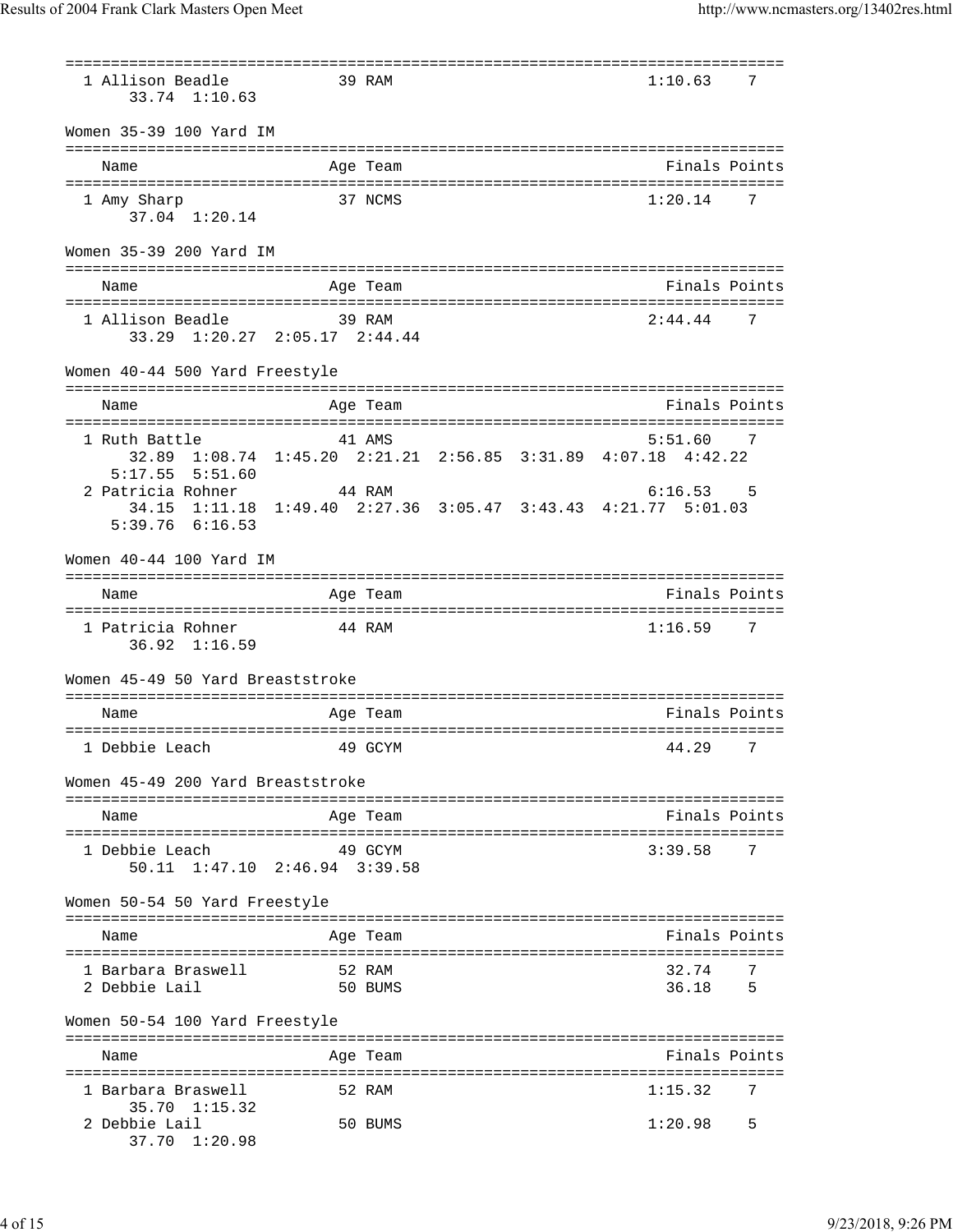| Women 50-54 1650 Yard Freestyle                           |                                                                                                                                                                                                                                                                               |                                        |               |   |
|-----------------------------------------------------------|-------------------------------------------------------------------------------------------------------------------------------------------------------------------------------------------------------------------------------------------------------------------------------|----------------------------------------|---------------|---|
| Name<br>======================                            | Age Team<br>===============                                                                                                                                                                                                                                                   |                                        | Finals Points |   |
| 1 Nancy Walkowiak<br>37.79 1:19.58<br>6:33.95<br>25:06.90 | 51 TMS<br>2:02.88 2:46.74 3:31.20 4:15.81 5:01.52 5:47.43<br>7:20.57 8:06.22 8:52.58 9:38.94 10:25.14 11:11.81 11:57.81<br>12:44.13 13:29.96 14:16.89 15:03.37 15:49.59 16:36.96 17:23.14 18:09.63<br>18:56.74 19:42.94 20:28.76 21:14.49 22:00.68 22:48.17 23:35.12 24:20.97 |                                        | 25:06.90      | 7 |
| Women 50-54 50 Yard Backstroke                            | :============================                                                                                                                                                                                                                                                 |                                        |               |   |
| Name                                                      | Age Team                                                                                                                                                                                                                                                                      |                                        | Finals Points |   |
| 1 Jennie Rogers                                           | 51 AMS                                                                                                                                                                                                                                                                        |                                        | 39.80         | 7 |
| Women 50-54 100 Yard Backstroke                           |                                                                                                                                                                                                                                                                               |                                        |               |   |
| Name                                                      | Age Team                                                                                                                                                                                                                                                                      |                                        | Finals Points |   |
| 1 Jennie Rogers<br>42.08 1:26.41                          | 51 AMS                                                                                                                                                                                                                                                                        |                                        | 1:26.41       | 7 |
| Women 50-54 50 Yard Breaststroke                          |                                                                                                                                                                                                                                                                               |                                        |               |   |
| Name<br>====================================              | Age Team                                                                                                                                                                                                                                                                      |                                        | Finals Points |   |
| 1 Jennie Rogers                                           | 51 AMS                                                                                                                                                                                                                                                                        |                                        | 45.84         | 7 |
| Women 50-54 50 Yard Butterfly                             |                                                                                                                                                                                                                                                                               |                                        |               |   |
| Name                                                      | Age Team                                                                                                                                                                                                                                                                      |                                        | Finals Points |   |
| 1 Debbie Lail                                             | 50 BUMS                                                                                                                                                                                                                                                                       |                                        | 45.28         | 7 |
| Women 50-54 100 Yard IM<br>---------------------          |                                                                                                                                                                                                                                                                               | ====================================== |               |   |
| Name                                                      | Age Team                                                                                                                                                                                                                                                                      |                                        | Finals Points |   |
| 1 Debbie Lail<br>45.07 1:34.25                            | 50 BUMS                                                                                                                                                                                                                                                                       |                                        | 1:34.25       | 7 |
| Women 50-54 200 Yard IM                                   |                                                                                                                                                                                                                                                                               |                                        |               |   |
| Name                                                      | Age Team                                                                                                                                                                                                                                                                      |                                        | Finals Points |   |
| 1 Jennie Rogers                                           | 51 AMS<br>42.36 1:32.10 2:29.96 3:14.94                                                                                                                                                                                                                                       |                                        | 3:14.94       | 7 |
| Women 55-59 200 Yard Freestyle                            |                                                                                                                                                                                                                                                                               |                                        |               |   |
| Name                                                      | Age Team                                                                                                                                                                                                                                                                      |                                        | Finals Points |   |
| 1 Sandra Jackson                                          | 58 NCMS<br>41.22 1:30.55 2:25.80 3:20.69                                                                                                                                                                                                                                      |                                        | 3:20.69       | 7 |
| Women 55-59 50 Yard Breaststroke                          |                                                                                                                                                                                                                                                                               |                                        |               |   |
| Name                                                      | Age Team                                                                                                                                                                                                                                                                      |                                        | Finals Points |   |
| 1 Greta van Meeteren                                      | 57 TRYM                                                                                                                                                                                                                                                                       |                                        | 48.16         | 7 |
| EQ 100 Vard Broaststroks                                  |                                                                                                                                                                                                                                                                               |                                        |               |   |

Women 55-59 100 Yard Breaststroke ===============================================================================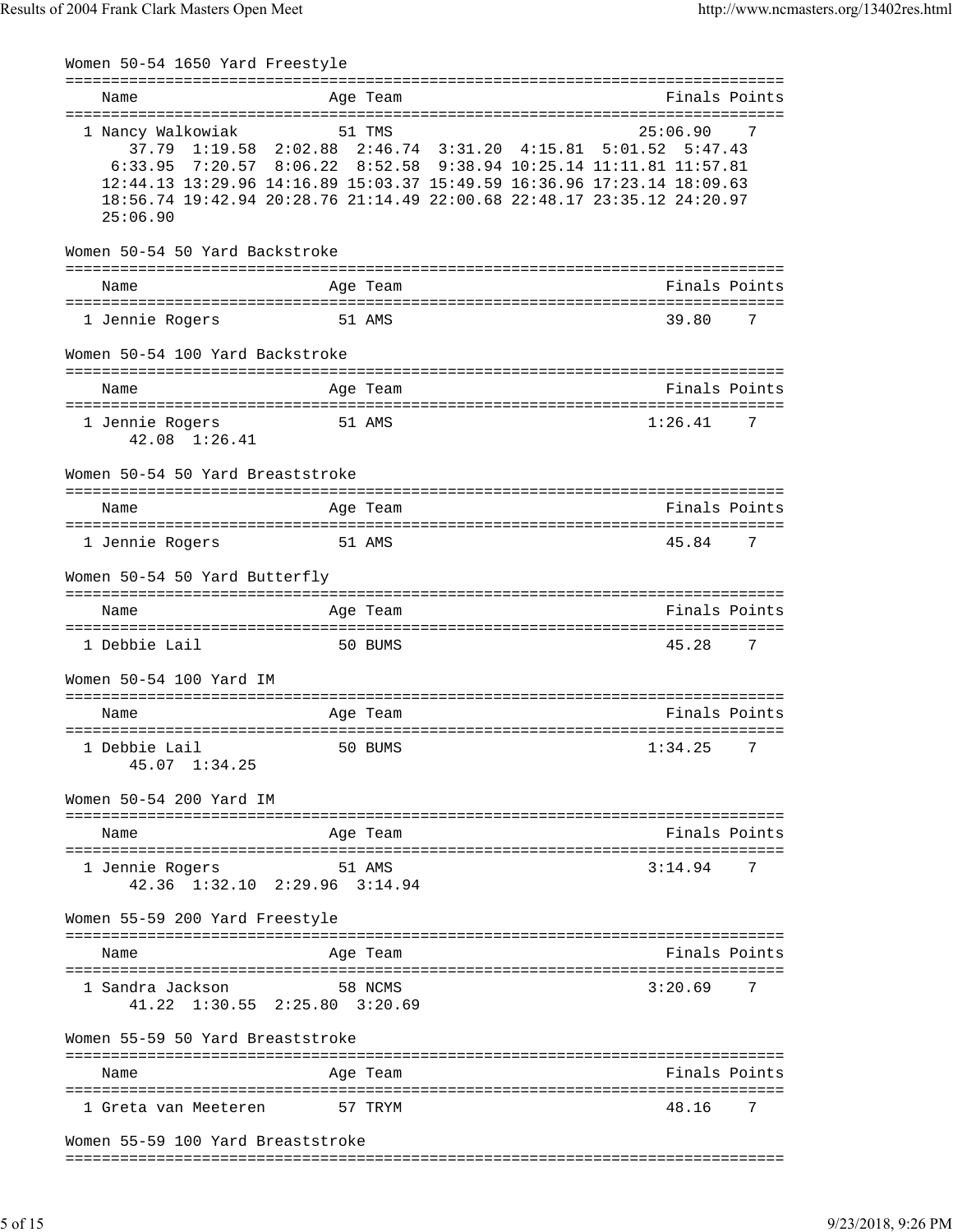| Name                                                                      | Age Team |         | Finals Points                               |    |
|---------------------------------------------------------------------------|----------|---------|---------------------------------------------|----|
| ================================<br>1 Greta van Meeteren<br>49.61 1:45.47 |          | 57 TRYM | :===============================<br>1:45.47 | 7  |
| 2 Sandra Jackson<br>49.52 1:48.07                                         |          | 58 NCMS | 1:48.07                                     | .5 |
| Women 55-59 200 Yard Breaststroke                                         |          |         |                                             |    |
| Name                                                                      | Age Team |         | Finals Points                               |    |
| 1 Greta van Meeteren<br>52.19 1:50.48 2:48.32 3:46.46                     | 57 TRYM  |         | 3:46.46                                     | 7  |
| Women 60-64 50 Yard Freestyle                                             |          |         |                                             |    |
| Name                                                                      | Age Team |         | Finals Points                               |    |
| 1 Susan Husson                                                            |          | 60 TRYM | 39.16                                       | 7  |
| Women 60-64 100 Yard Freestyle                                            |          |         |                                             |    |
| Name                                                                      | Age Team |         | Finals Points                               |    |
| 1 Susan Husson<br>42.82 1:31.04                                           |          | 60 TRYM | 1:31.04                                     | 7  |
| Women 60-64 200 Yard Freestyle                                            |          |         |                                             |    |
| Name                                                                      | Age Team |         | Finals Points                               |    |
| 1 Susan Husson<br>46.14 1:37.77 2:32.27 3:25.73                           |          | 60 TRYM | 3:25.73                                     | 7  |
| Women 65-69 50 Yard Freestyle                                             |          |         |                                             |    |
| Name                                                                      | Age Team |         | Finals Points                               |    |
| 1 Sally Newell                                                            | 66 RAM   |         | 36.31                                       | 7  |
| Women 65-69 50 Yard Backstroke                                            |          |         |                                             |    |
| Name                                                                      | Age Team |         | Finals Points                               |    |
| 1 Sally Newell                                                            | 66 RAM   |         | 42.67                                       | 7  |
| Women 65-69 50 Yard Breaststroke                                          |          |         |                                             |    |
| Name                                                                      | Age Team |         | Finals Points                               |    |
| 1 Sally Newell                                                            | 66 RAM   |         | 42.28                                       | 7  |
| Women 65-69 50 Yard Butterfly                                             |          |         |                                             |    |
| Name                                                                      | Age Team |         | Finals Points                               |    |
| 1 Sally Newell                                                            | 66 RAM   |         | 45.82                                       | 7  |
| Women 70-74 50 Yard Backstroke                                            |          |         |                                             |    |
| Name                                                                      | Age Team |         | Finals Points                               |    |
| 1 Suzanne Robbins-Bonitz                                                  | 70 SAC   |         | 45.83                                       | 7  |

```
Women 70-74 100 Yard Backstroke
```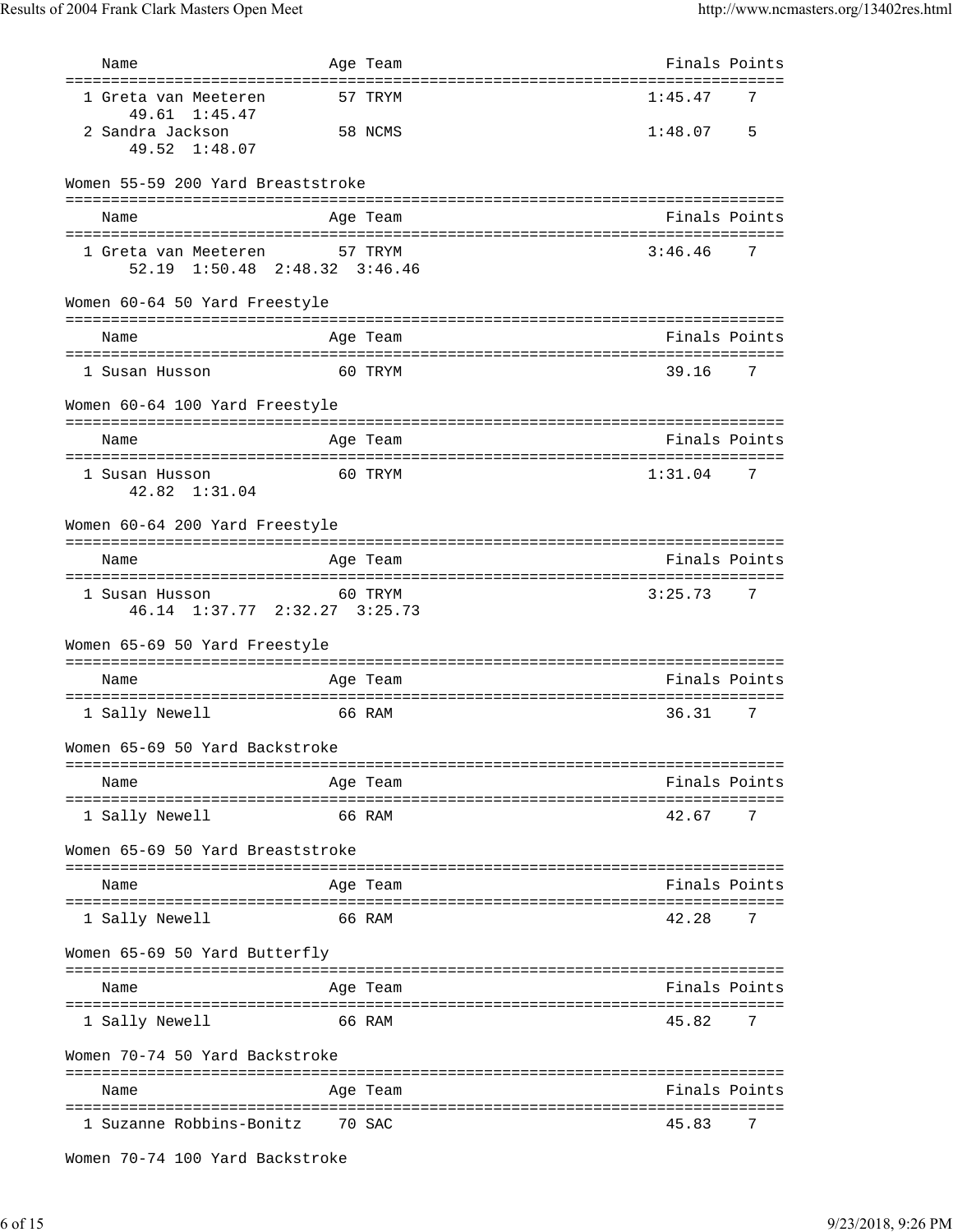|                                 | Finals Points                                                                                                                                                                                                                                                                                                                                             |                                                                               |
|---------------------------------|-----------------------------------------------------------------------------------------------------------------------------------------------------------------------------------------------------------------------------------------------------------------------------------------------------------------------------------------------------------|-------------------------------------------------------------------------------|
|                                 | 1:46.13                                                                                                                                                                                                                                                                                                                                                   | 7                                                                             |
| Women 70-74 200 Yard Backstroke |                                                                                                                                                                                                                                                                                                                                                           |                                                                               |
|                                 |                                                                                                                                                                                                                                                                                                                                                           |                                                                               |
|                                 |                                                                                                                                                                                                                                                                                                                                                           |                                                                               |
| 1 Suzanne Robbins-Bonitz        | 3:53.18                                                                                                                                                                                                                                                                                                                                                   | 7                                                                             |
| Women 75-79 50 Yard Backstroke  |                                                                                                                                                                                                                                                                                                                                                           |                                                                               |
|                                 | Finals Points                                                                                                                                                                                                                                                                                                                                             |                                                                               |
|                                 |                                                                                                                                                                                                                                                                                                                                                           |                                                                               |
|                                 | 1:18.36                                                                                                                                                                                                                                                                                                                                                   | 7                                                                             |
|                                 |                                                                                                                                                                                                                                                                                                                                                           |                                                                               |
|                                 | Finals Points                                                                                                                                                                                                                                                                                                                                             |                                                                               |
|                                 |                                                                                                                                                                                                                                                                                                                                                           | 7                                                                             |
|                                 |                                                                                                                                                                                                                                                                                                                                                           |                                                                               |
|                                 |                                                                                                                                                                                                                                                                                                                                                           |                                                                               |
|                                 | Finals Points                                                                                                                                                                                                                                                                                                                                             |                                                                               |
|                                 | 26.87                                                                                                                                                                                                                                                                                                                                                     | 7                                                                             |
| Men 25-29 100 Yard Freestyle    |                                                                                                                                                                                                                                                                                                                                                           |                                                                               |
|                                 | Finals Points                                                                                                                                                                                                                                                                                                                                             |                                                                               |
|                                 | 58.35                                                                                                                                                                                                                                                                                                                                                     | 7                                                                             |
|                                 | 58.61                                                                                                                                                                                                                                                                                                                                                     | 5                                                                             |
|                                 | 1:00.89                                                                                                                                                                                                                                                                                                                                                   | 4                                                                             |
| Men 25-29 200 Yard Freestyle    |                                                                                                                                                                                                                                                                                                                                                           |                                                                               |
|                                 | Finals Points                                                                                                                                                                                                                                                                                                                                             |                                                                               |
|                                 |                                                                                                                                                                                                                                                                                                                                                           | 7                                                                             |
|                                 |                                                                                                                                                                                                                                                                                                                                                           |                                                                               |
| Men 25-29 100 Yard Backstroke   |                                                                                                                                                                                                                                                                                                                                                           |                                                                               |
|                                 |                                                                                                                                                                                                                                                                                                                                                           |                                                                               |
|                                 | Finals Points                                                                                                                                                                                                                                                                                                                                             |                                                                               |
|                                 | 1:05.59                                                                                                                                                                                                                                                                                                                                                   | 7                                                                             |
| Men 25-29 50 Yard Breaststroke  |                                                                                                                                                                                                                                                                                                                                                           |                                                                               |
|                                 | Finals Points                                                                                                                                                                                                                                                                                                                                             |                                                                               |
|                                 | 33.57                                                                                                                                                                                                                                                                                                                                                     | 7                                                                             |
| Men 25-29 100 Yard Breaststroke |                                                                                                                                                                                                                                                                                                                                                           |                                                                               |
|                                 | =================<br>Age Team<br>70 SAC<br>Age Team<br>70 SAC<br>55.13 1:54.47 2:55.90 3:53.18<br>Age Team<br>79 NCMS<br>Women 75-79 100 Yard Breaststroke<br>Age Team<br>79 NCMS<br>Age Team<br>26 NCMS<br>Age Team<br>26 RAM<br>28 NCMS<br>26 NCMS<br>Age Team<br>26 RAM<br>30.65 1:03.22 1:36.49 2:09.97<br>Age Team<br>28 NCMS<br>Age Team<br>26 NCMS | ======================================<br>Finals Points<br>2:44.35<br>2:09.97 |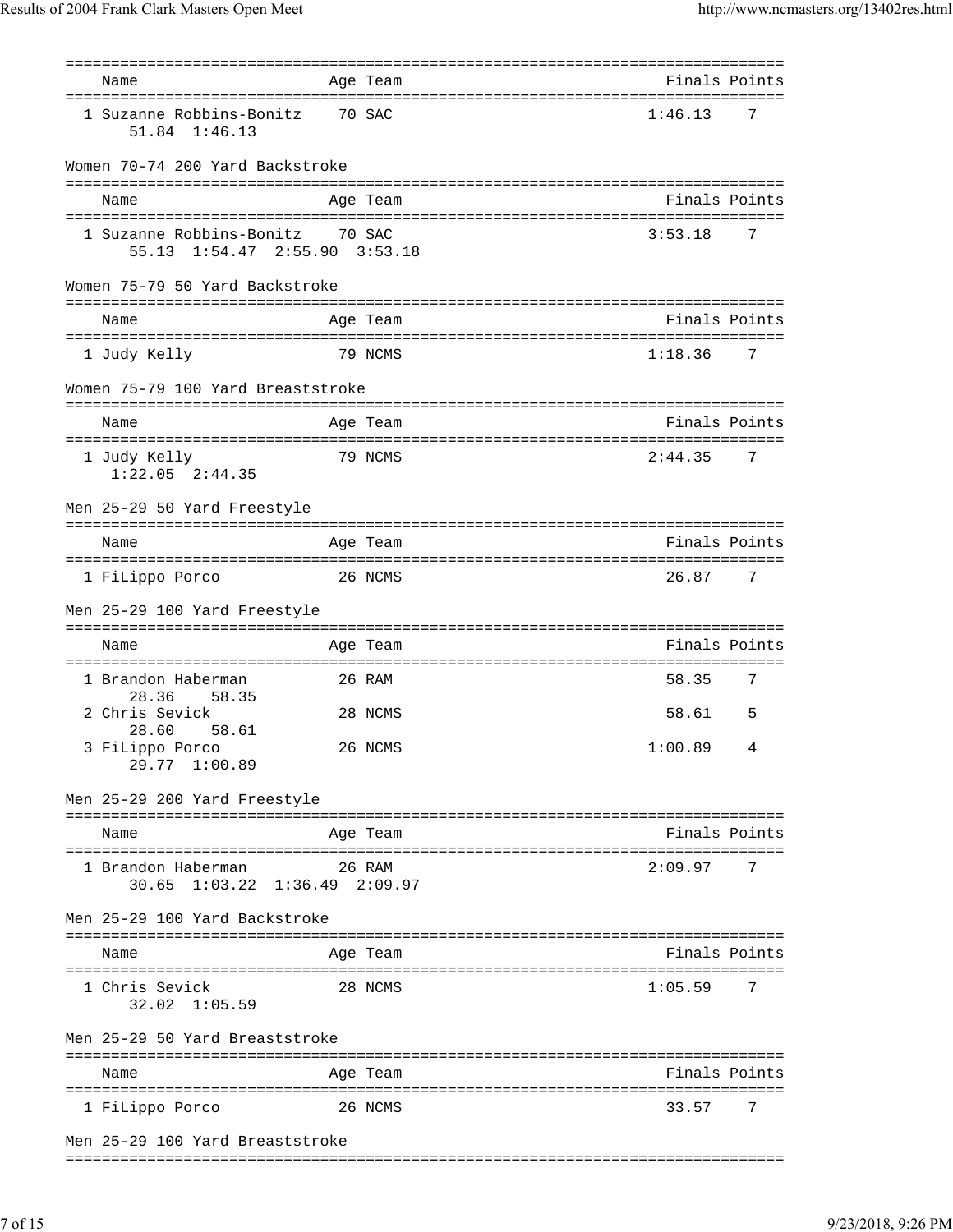| Name                                                                                                                                                                              | Age Team          |                                                                                                                                   | Finals Points                                      |
|-----------------------------------------------------------------------------------------------------------------------------------------------------------------------------------|-------------------|-----------------------------------------------------------------------------------------------------------------------------------|----------------------------------------------------|
| 1 FiLippo Porco<br>$36.32 \quad 1:16.24$                                                                                                                                          | 26 NCMS           |                                                                                                                                   | 1:16.24<br>7                                       |
| Men 25-29 50 Yard Butterfly                                                                                                                                                       |                   |                                                                                                                                   |                                                    |
| Name                                                                                                                                                                              | Age Team          |                                                                                                                                   | Finals Points                                      |
| 1 Brandon Haberman                                                                                                                                                                | 26 RAM            |                                                                                                                                   | 27.30<br>7                                         |
| Men 25-29 100 Yard Butterfly                                                                                                                                                      |                   |                                                                                                                                   |                                                    |
| Name                                                                                                                                                                              | Age Team          |                                                                                                                                   | =================================<br>Finals Points |
| 1 Chris Sevick                                                                                                                                                                    | 28 NCMS           |                                                                                                                                   | 1:02.38<br>7                                       |
| $29.22 \quad 1:02.38$<br>2 Brandon Haberman<br>$29.32 \quad 1:03.62$                                                                                                              | 26 RAM            |                                                                                                                                   | 1:03.62<br>5                                       |
| Men 25-29 100 Yard IM                                                                                                                                                             |                   |                                                                                                                                   |                                                    |
| Name                                                                                                                                                                              | Age Team          |                                                                                                                                   | Finals Points                                      |
| 1 Brandon Haberman<br>31.56 1:08.85                                                                                                                                               | 26 RAM            |                                                                                                                                   | 1:08.85<br>7                                       |
| Men 30-34 50 Yard Freestyle                                                                                                                                                       |                   |                                                                                                                                   |                                                    |
| Name                                                                                                                                                                              | Age Team          |                                                                                                                                   | Finals Points                                      |
| 1 Robert Jaffe<br>2 Brian Schultz                                                                                                                                                 | 33 NCMS<br>34 AMS |                                                                                                                                   | 24.82<br>7<br>27.38<br>5                           |
| Men 30-34 100 Yard Freestyle                                                                                                                                                      |                   |                                                                                                                                   |                                                    |
| Name                                                                                                                                                                              | Age Team          |                                                                                                                                   | Finals Points                                      |
| 1 Robert Jaffe<br>56.53<br>27.94                                                                                                                                                  | 33 NCMS           |                                                                                                                                   | 56.53<br>7                                         |
| Men 30-34 200 Yard Freestyle                                                                                                                                                      |                   |                                                                                                                                   | =====================================              |
| Name                                                                                                                                                                              | Age Team          |                                                                                                                                   | Finals Points                                      |
| 1 Robert Jaffe                                                                                                                                                                    | 33 NCMS           |                                                                                                                                   | 2:11.50<br>7                                       |
| Men 30-34 500 Yard Freestyle                                                                                                                                                      |                   |                                                                                                                                   |                                                    |
| Name                                                                                                                                                                              | Age Team          |                                                                                                                                   | Finals Points                                      |
| 1 Brian Schultz<br>$5:25.58$ $6:00.00$                                                                                                                                            | 34 AMS            | 31.73 1:06.50 1:42.19 2:19.45 2:56.35 3:33.80 4:11.21 4:49.04                                                                     | 6:00.00<br>$\overline{7}$                          |
| Men 30-34 1650 Yard Freestyle                                                                                                                                                     |                   |                                                                                                                                   |                                                    |
| Name                                                                                                                                                                              | Age Team          |                                                                                                                                   | Finals Points                                      |
| 1 Brian Schultz<br>10:47.43 11:26.13 12:05.34 12:44.29 13:22.65 14:01.56 14:40.52 15:19.52<br>15:58.76 16:37.73 17:16.34 17:55.00 18:33.62 19:12.02 19:50.56 20:28.34<br>21:05.09 | 34 AMS            | 32.89 1:09.06 1:46.05 2:23.74 3:02.21 3:41.08 4:20.19 4:58.78<br>5:37.37 6:15.89 6:54.66 7:33.57 8:12.47 8:51.26 9:30.05 10:08.77 | 21:05.09<br>7                                      |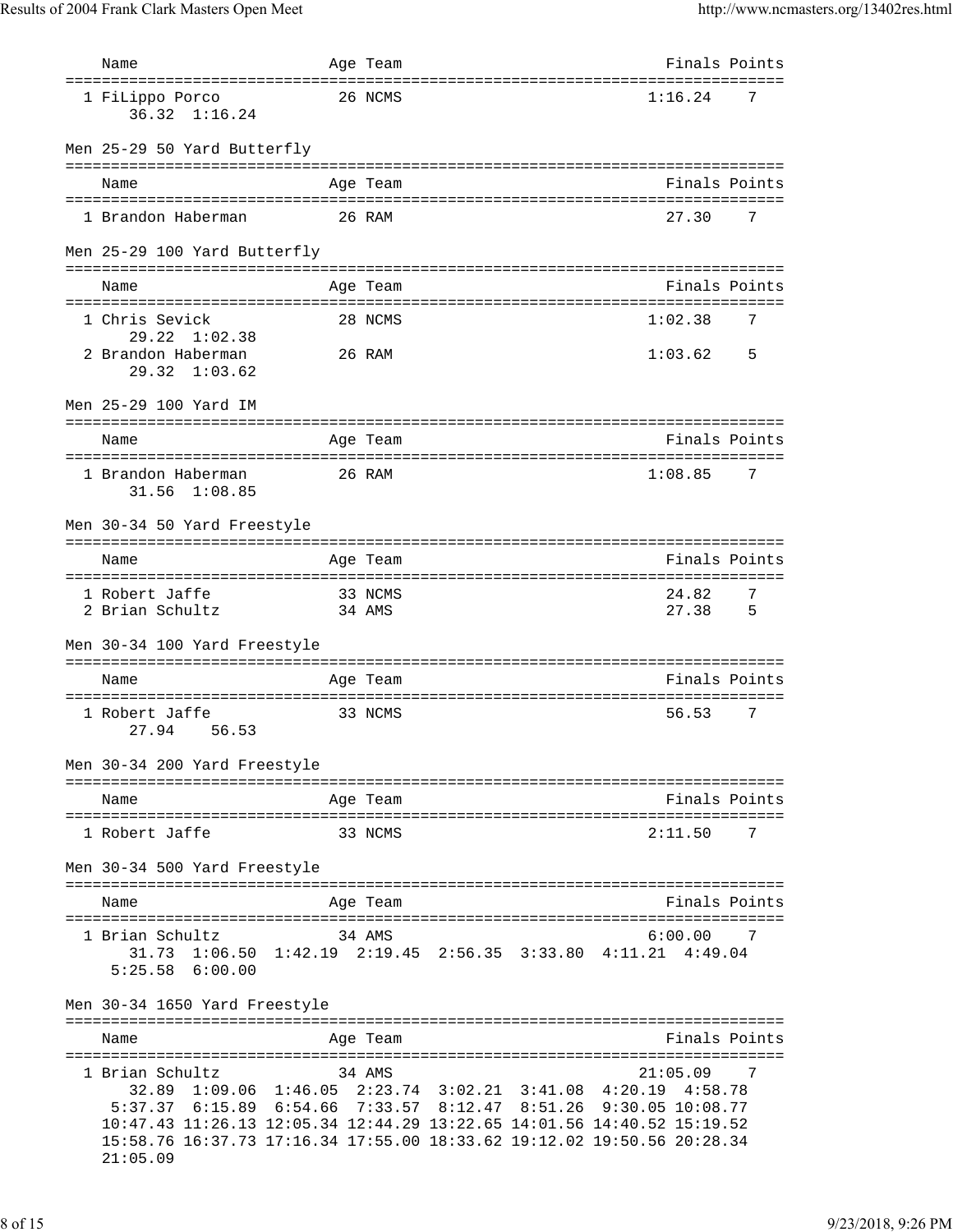| Men 35-39 200 Yard Freestyle            |                |                                                       |          |  |                    |                     |
|-----------------------------------------|----------------|-------------------------------------------------------|----------|--|--------------------|---------------------|
| Name                                    |                |                                                       | Age Team |  | Finals Points      |                     |
|                                         |                |                                                       |          |  |                    |                     |
| 1 Daniel Schad                          |                | 28.59 58.92 1:30.04 2:00.80                           | 38 RAM   |  | 2:00.80            | 7                   |
| Men 35-39 100 Yard Backstroke           |                |                                                       |          |  |                    |                     |
|                                         |                |                                                       |          |  |                    |                     |
| Name                                    |                |                                                       | Age Team |  | Finals Points      |                     |
| 1 Daniel Schad<br>$32.26$ $1:05.41$     |                |                                                       | 38 RAM   |  | 1:05.41            | 7                   |
| Men 35-39 100 Yard IM                   |                |                                                       |          |  |                    |                     |
| Name                                    |                |                                                       | Age Team |  | Finals Points      |                     |
| 1 Daniel Schad<br>$31.41$ $1:06.05$     |                |                                                       | 38 RAM   |  | 1:06.05            | 7                   |
| Men 40-44 50 Yard Freestyle             |                |                                                       |          |  |                    |                     |
| Name                                    |                |                                                       | Age Team |  | Finals Points      |                     |
|                                         |                |                                                       |          |  |                    |                     |
| 1 Henry Stewart<br>2 Eric Waldbauer     |                | 44 RAM                                                | 40 RAM   |  | 22.78<br>27.56     | 7<br>$\overline{5}$ |
| Men 40-44 100 Yard Freestyle            |                |                                                       |          |  |                    |                     |
| Name                                    |                |                                                       | Age Team |  | Finals Points      |                     |
| 1 Henry Stewart<br>24.84                |                |                                                       | 40 RAM   |  | 50.89              | 7                   |
| 2 Peter Hollet<br>26.57                 | 50.89<br>54.20 |                                                       | 44 NCMS  |  | 54.20              | 5                   |
| 3 John Staley<br>31.28 1:03.38          |                |                                                       | 40 NCMS  |  | 1:03.38            | 4                   |
| Men 40-44 200 Yard Freestyle            |                |                                                       |          |  |                    |                     |
|                                         |                |                                                       |          |  |                    |                     |
| Name                                    |                |                                                       | Age Team |  | Finals Points      |                     |
| 1 Peter Hollet<br>28.80                 |                | 59.60 1:29.18 1:58.57                                 | 44 NCMS  |  | 1:58.57            | 7                   |
| Men 40-44 500 Yard Freestyle            |                |                                                       |          |  |                    |                     |
| Name                                    |                |                                                       | Age Team |  | Finals Points      |                     |
|                                         |                |                                                       |          |  |                    |                     |
| 1 Eric Waldbauer<br>$5:44.02$ $6:20.61$ |                | 33.85 1:10.71 1:49.52 2:28.89 3:08.05 3:47.35 4:26.80 | 44 RAM   |  | 6:20.61<br>5:05.77 | 7                   |
| Men 40-44 50 Yard Breaststroke          |                |                                                       |          |  |                    |                     |
| Name                                    |                |                                                       | Age Team |  | Finals Points      |                     |
| 1 Eric Waldbauer                        |                |                                                       | 44 RAM   |  | 34.32              | 7                   |
| Men 40-44 200 Yard Breaststroke         |                |                                                       |          |  |                    |                     |
|                                         |                |                                                       |          |  |                    |                     |
| Name                                    |                |                                                       | Age Team |  | Finals Points      |                     |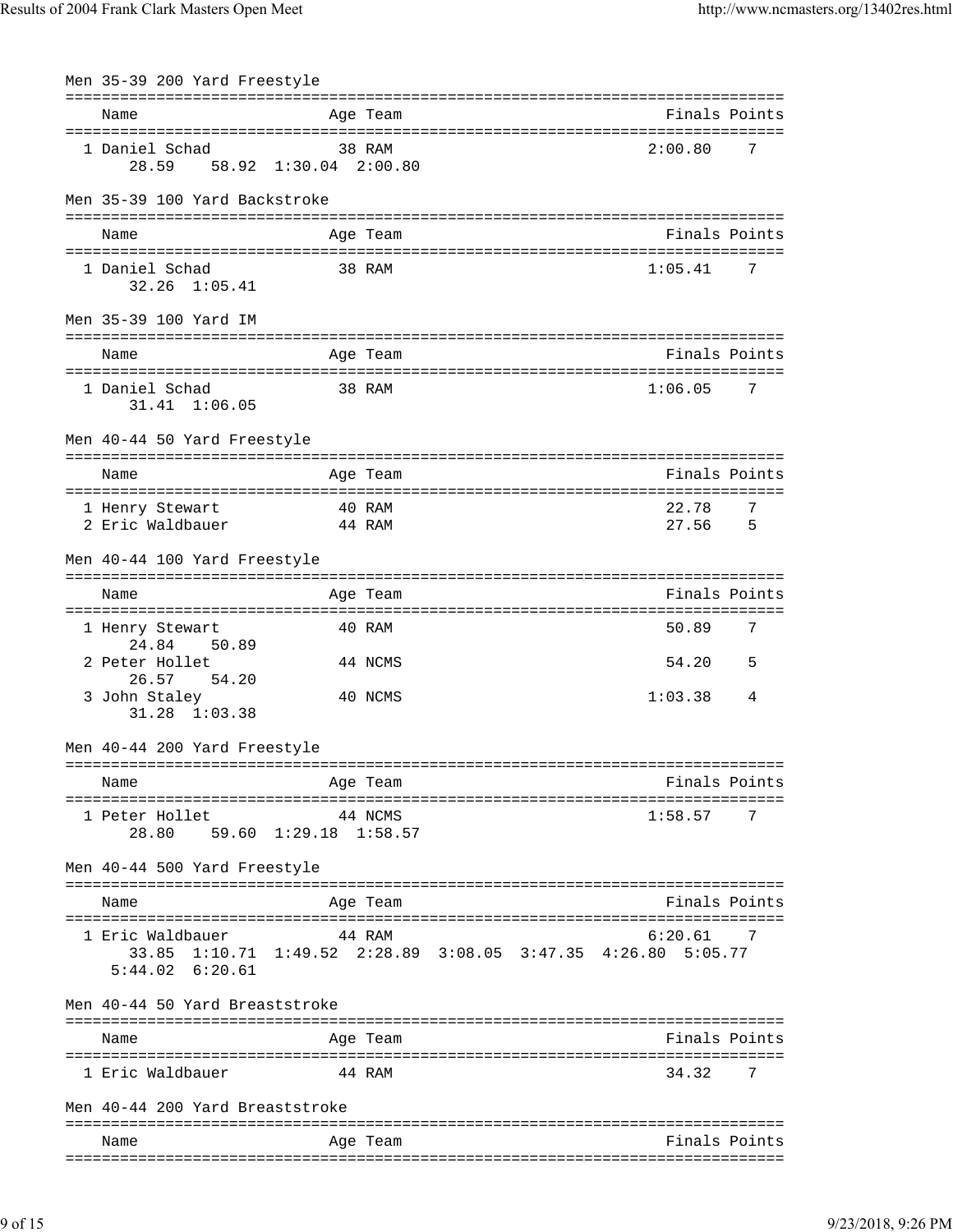1 Eric Waldbauer 44 RAM 2:38.04 7 36.04 1:17.34 1:57.69 2:38.04 Men 40-44 50 Yard Butterfly =============================================================================== Name Age Team Age Team Finals Points =============================================================================== 1 Henry Stewart 40 RAM 25.48<br>2 Peter Hollet 44 NCMS 27.17<br>27.17 2 Peter Hollet 44 NCMS 27.17 5 3 Jim Tucker 43 NCAM 27.50 4 4 Stuart MacDonell 40 NCMS 27.69 3 5 Brian Weischedel 44 NCMS 28.02 2 6 John Staley 40 NCMS 32.28 1 Men 40-44 100 Yard Butterfly =============================================================================== Name **Age Team Age Team** Rinals Points =============================================================================== 1 Henry Stewart 40 RAM 55.22 25.55 55.22 2 Brian Weischedel 44 NCMS 1:01.32 5 28.91 1:01.32 Men 40-44 100 Yard IM =============================================================================== Name Age Team Finals Points =============================================================================== 1 Stuart MacDonell 40 NCMS 1:03.38 7 30.09 1:03.38 2 Jim Tucker 43 NCAM 1:07.72 5 31.87 1:07.72 3 John Staley 40 NCMS 1:11.42 4 33.69 1:11.42 Men 45-49 50 Yard Freestyle =============================================================================== Name **Age Team** Age Team **Finals Points** Points =============================================================================== 1 Jonathan Klein 46 THAT 24.48 7 2 Jeremiah O'Donnell 45 NCMS 28.31 5 Men 45-49 100 Yard Freestyle =============================================================================== Name **Age Team** Age Team **Finals Points** =============================================================================== 1 Jonathan Klein 46 THAT 52.95 7 25.76 52.95 2 Larry Shields 47 CSM 56.81 5 26.98 56.81 3 Jeremiah O'Donnell 45 NCMS 1:01.77 4 29.40 1:01.77 Men 45-49 200 Yard Freestyle =============================================================================== Name Age Team Finals Points =============================================================================== 1 Jonathan Klein 46 THAT 1:57.39 7 27.85 58.06 1:28.02 1:57.39 Men 45-49 500 Yard Freestyle =============================================================================== Name **Age Team** Age Team **Finals Points** =============================================================================== 1 Larry Shields 47 CSM 32.41 1:08.12 1:44.73 2:20.94 2:56.94 3:33.37 4:09.80 4:47.23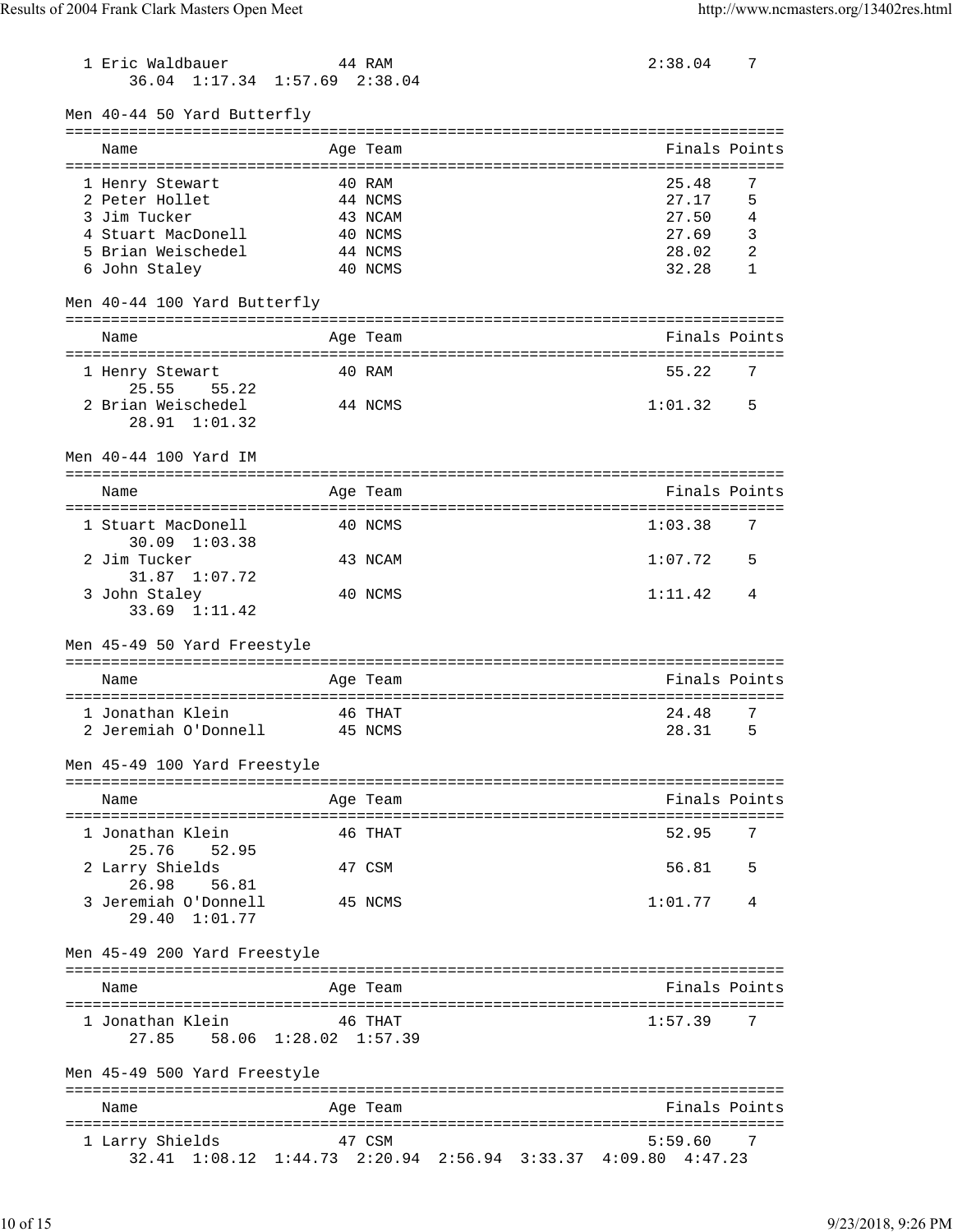5:24.26 5:59.60

| Men 45-49 1650 Yard Freestyle                       |                                                                                                                                                                                                                                                                                                               |        |
|-----------------------------------------------------|---------------------------------------------------------------------------------------------------------------------------------------------------------------------------------------------------------------------------------------------------------------------------------------------------------------|--------|
| Name                                                | Finals Points<br>Age Team                                                                                                                                                                                                                                                                                     |        |
| 1 Larry Shields<br>21:30.84                         | 47 CSM<br>21:30.84<br>34.38 1:11.72 1:49.30 2:27.09 3:04.99 3:43.94 4:22.93 5:02.21<br>5:41.23 6:20.55 6:59.87 7:40.03 8:20.02 8:59.45 9:39.44 10:19.23<br>10:58.80 11:38.31 12:18.26 12:57.98 13:37.86 14:17.85 14:57.93 15:37.88<br>16:18.32 16:58.06 17:37.58 18:17.53 18:57.32 19:37.29 20:16.35 20:55.24 | 7      |
| Men 45-49 100 Yard Backstroke                       | ==========================                                                                                                                                                                                                                                                                                    |        |
| Name                                                | Finals Points<br>Age Team                                                                                                                                                                                                                                                                                     |        |
| 1 Jonathan Klein<br>$29.63 \quad 1:00.27$           | 46 THAT<br>1:00.27                                                                                                                                                                                                                                                                                            | 7      |
| Men 45-49 50 Yard Butterfly                         |                                                                                                                                                                                                                                                                                                               |        |
| Name                                                | Finals Points<br>Age Team                                                                                                                                                                                                                                                                                     |        |
| 1 Jeremiah O'Donnell                                | 45 NCMS<br>31.51                                                                                                                                                                                                                                                                                              | 7      |
| Men 45-49 100 Yard Butterfly                        |                                                                                                                                                                                                                                                                                                               |        |
| Name                                                | Finals Points<br>Age Team<br>:================                                                                                                                                                                                                                                                                |        |
| 1 Jonathan Klein<br>27.90 59.83                     | 46 THAT<br>59.83                                                                                                                                                                                                                                                                                              | 7      |
| Men 45-49 100 Yard IM                               |                                                                                                                                                                                                                                                                                                               |        |
| Name                                                | Finals Points<br>Age Team                                                                                                                                                                                                                                                                                     |        |
| 1 Jeremiah O'Donnell<br>33.36 1:11.56               | 1:11.56<br>45 NCMS                                                                                                                                                                                                                                                                                            | 7      |
| Men 50-54 50 Yard Freestyle                         | ----------------------                                                                                                                                                                                                                                                                                        |        |
| Name                                                | Finals Points<br>Age Team                                                                                                                                                                                                                                                                                     |        |
| 1 Charles Van der Horst                             | 52 THAT<br>26.80                                                                                                                                                                                                                                                                                              | 7      |
| 2 Barry Markus<br>3 Henry Coddington                | 51 TMS<br>28.50<br>33.79<br>52 NCMS                                                                                                                                                                                                                                                                           | 5<br>4 |
| Men 50-54 100 Yard Freestyle                        |                                                                                                                                                                                                                                                                                                               |        |
| Name                                                | Finals Points<br>Age Team                                                                                                                                                                                                                                                                                     |        |
| 1 Charles Van der Horst<br>28.62<br>59.21           | 59.21<br>52 THAT                                                                                                                                                                                                                                                                                              | 7      |
| 2 Barry Markus<br>30.18<br>1:04.41                  | 1:04.41<br>51 TMS                                                                                                                                                                                                                                                                                             | 5      |
| Men 50-54 200 Yard Freestyle                        |                                                                                                                                                                                                                                                                                                               |        |
| Name                                                | Finals Points<br>Age Team                                                                                                                                                                                                                                                                                     |        |
| 1 Fred Ferroggiaro<br>29.21 1:00.60 1:31.95 2:03.07 | 50 UNA<br>2:03.07                                                                                                                                                                                                                                                                                             | 7      |
| 2 Charles Van der Horst<br>$30.51 \quad 1:03.49$    | 52 THAT<br>2:11.88<br>$1:38.16$ $2:11.88$                                                                                                                                                                                                                                                                     | 5      |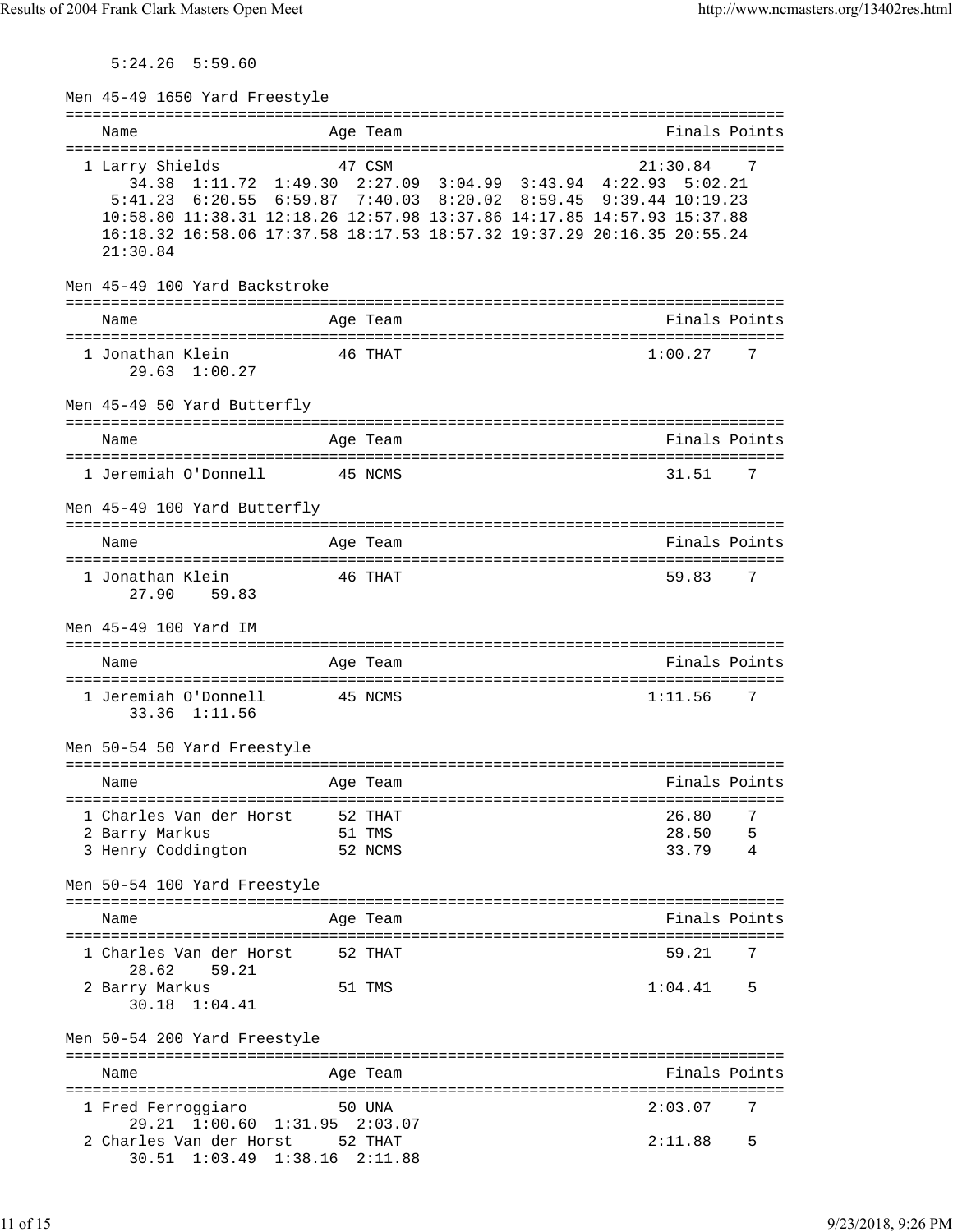Men 50-54 500 Yard Freestyle =============================================================================== Name **Age Team** Age Team **Finals Points** =============================================================================== 1 Fred Ferroggiaro 50 UNA 5:29.35 31.42 1:04.66 1:37.98 2:11.53 2:44.86 3:18.49 3:51.63 4:24.99 4:57.59 5:29.35 2 Wayne Sykes 51 UNA 6:20.98 5 34.97 1:12.29 1:51.13 2:30.60 3:10.09 3:48.94 4:27.60 5:05.09 5:42.78 6:20.98 Men 50-54 1650 Yard Freestyle =============================================================================== Name **Age Team** Age Team Finals Points =============================================================================== 1 Fred Ferroggiaro 50 UNA 18:58.35 7 32.94 1:08.09 1:43.21 2:18.34 2:53.83 3:29.23 4:03.99 4:38.98 5:14.00 5:49.07 6:23.71 6:58.24 7:32.60 8:07.12 8:41.37 9:15.64 9:49.74 10:24.51 10:59.44 11:33.52 12:07.88 12:42.42 13:16.91 13:51.50 14:25.58 15:00.23 15:35.12 16:09.69 16:43.95 17:18.19 17:52.62 18:26.22 18:58.35 Men 50-54 100 Yard Backstroke =============================================================================== Name Age Team Finals Points =============================================================================== 1 Fred Ferroggiaro 50 UNA 1:00.94 29.83 1:00.94 Men 50-54 100 Yard Breaststroke =============================================================================== Name Age Team Finals Points =============================================================================== 1 Thomas Drumm 51 UNA 1:26.50 7 41.65 1:26.50 Men 50-54 200 Yard Breaststroke =============================================================================== Name Age Team Age Team Finals Points =============================================================================== 1 Thomas Drumm 51 UNA 3:06.17 7 42.07 1:28.73 2:17.16 3:06.17 Men 50-54 50 Yard Butterfly =============================================================================== Name **Age Team Age Team** Rinals Points =============================================================================== 1 Charles Van der Horst 52 THAT 29.18 7<br>2 Thomas Drumm 51 UNA 51 S 2 Thomas Drumm Men 50-54 100 Yard Butterfly =============================================================================== Name **Age Team** Age Team **Finals Points** =============================================================================== 1 Charles Van der Horst 52 THAT 1:09.19 31.30 1:09.19 2 Thomas Drumm 51 UNA 1:18.47 5 35.22 1:18.47 Men 50-54 100 Yard IM =============================================================================== Name **Age Team** Age Team Finals Points =============================================================================== 1 Charles Van der Horst 52 THAT 1:09.93 7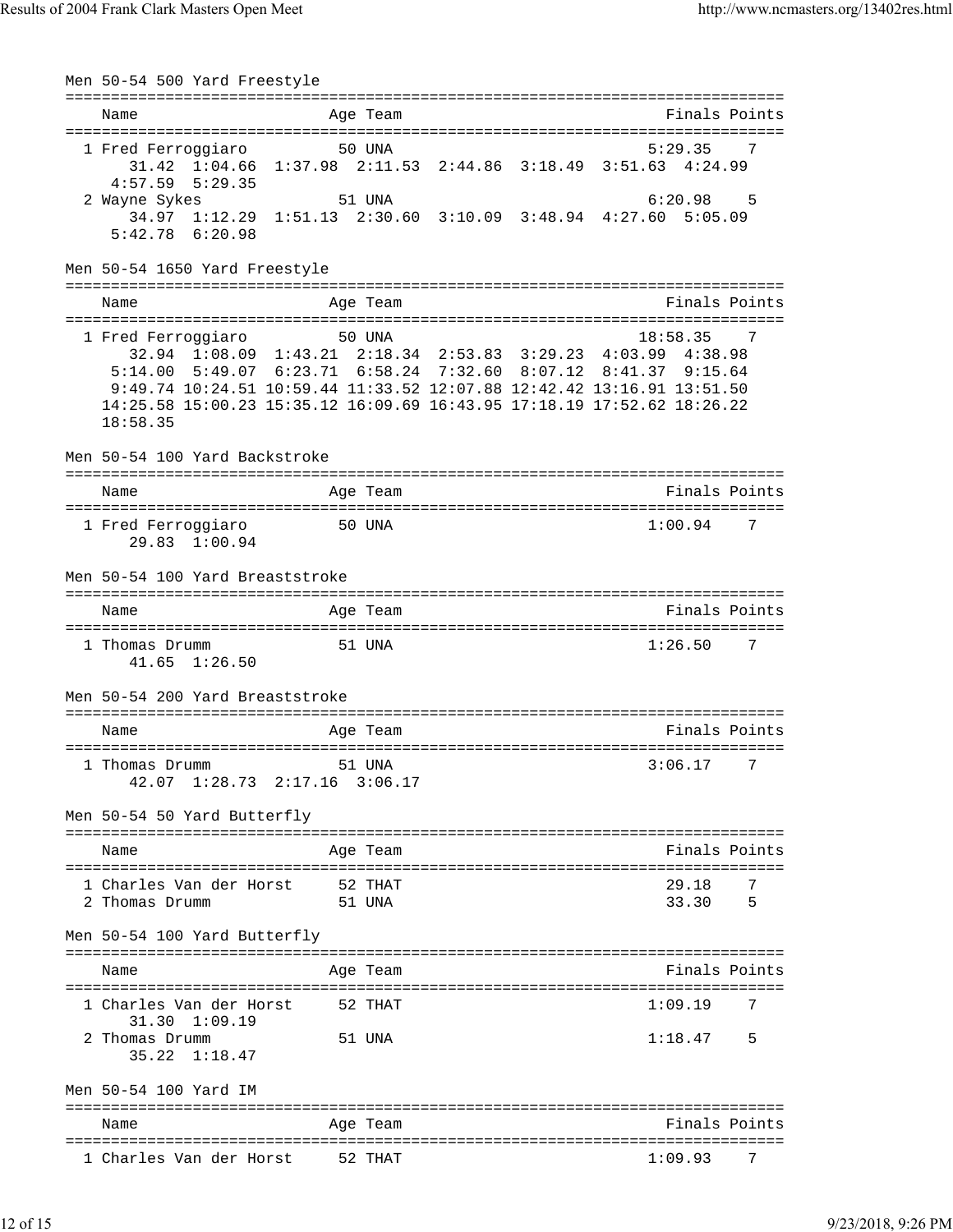32.56 1:09.93 2 Thomas Drumm 51 UNA 1:24.81 5 40.43 1:24.81 Men 50-54 200 Yard IM =============================================================================== Name Age Team Finals Points =============================================================================== 1 Wayne Sykes 51 UNA 2:42.33 7 35.64 1:16.53 2:06.80 2:42.33 Men 55-59 50 Yard Freestyle =============================================================================== Name **Age Team Age Team** Rinals Points =============================================================================== 1 Andrew Richelson 56 TMS 27.57 7 2 Ed McFadden 55 BUMS Men 55-59 100 Yard Freestyle =============================================================================== Name Age Team Age Team Finals Points =============================================================================== 1 Ed McFadden 55 BUMS 1:05.66 7 32.08 1:05.66 Men 55-59 200 Yard Freestyle =============================================================================== Name Age Team Finals Points =============================================================================== 1 James Slaughter 58 RAM 2:35.91 7 36.01 1:15.96 1:56.72 2:35.91 Men 55-59 500 Yard Freestyle =============================================================================== Name **Age Team Age Team** Rinals Points =============================================================================== 1 James Slaughter 58 RAM 38.51 1:20.84 2:04.81 2:49.68 3:34.77 4:20.99 5:06.31 5:51.65 6:36.15 7:17.41 Men 55-59 50 Yard Backstroke =============================================================================== Name Age Team Finals Points =============================================================================== 1 Ed McFadden 55 BUMS 35.41 7 Men 55-59 50 Yard Breaststroke =============================================================================== Name Age Team Finals Points =============================================================================== 1 Bob Husson 58 TRYM 2 Ed McFadden 55 BUMS 3 James Slaughter 58 RAM Men 55-59 100 Yard Breaststroke =============================================================================== Name **Age Team** Age Team Finals Points =============================================================================== 1 Bob Husson 58 TRYM 1:19.05 7 38.41 1:19.05 2 James Slaughter 58 RAM 1:28.41 5 43.41 1:28.41 Men 55-59 50 Yard Butterfly

===============================================================================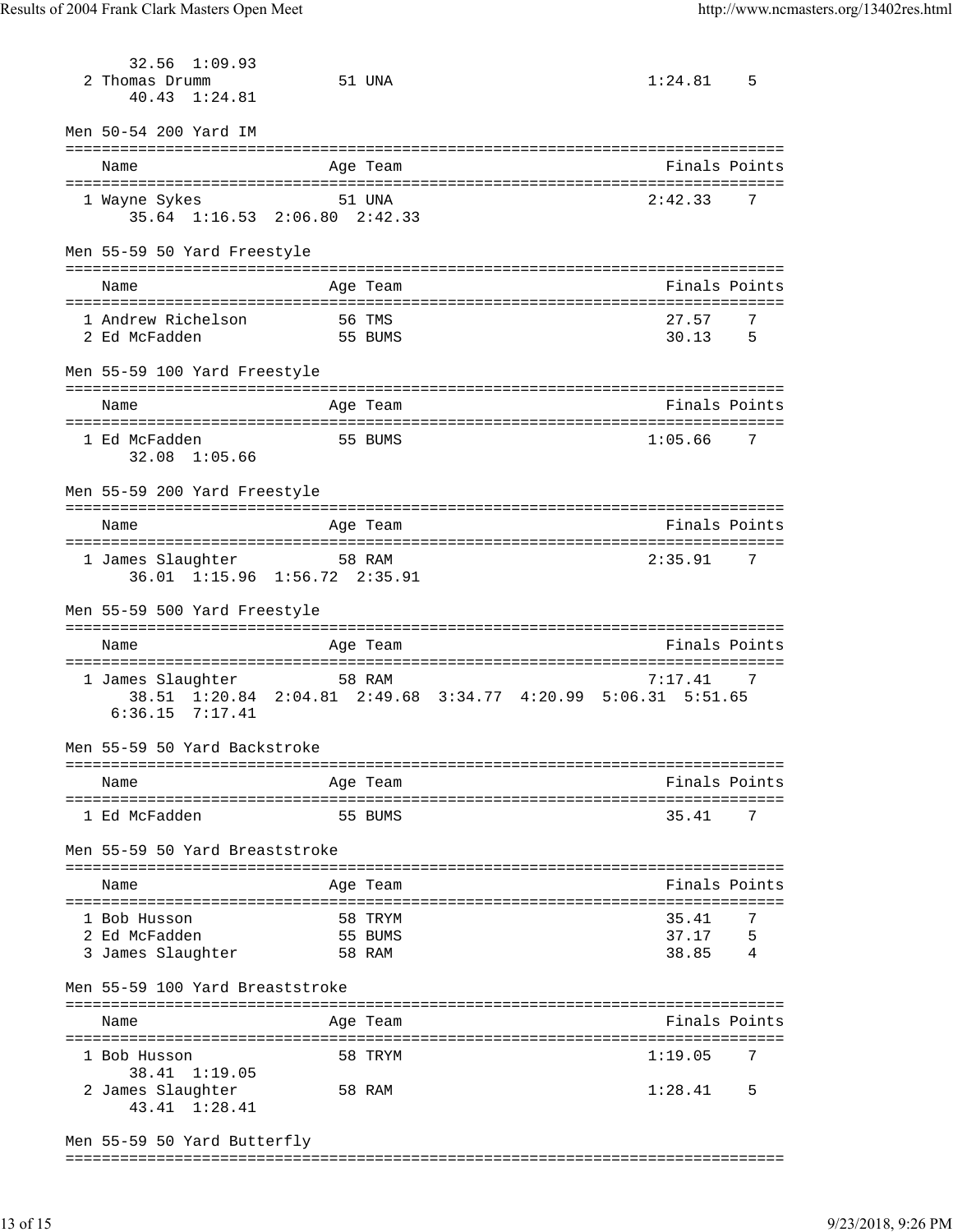| Name                                          | Age Team         | Finals Points                                    |  |
|-----------------------------------------------|------------------|--------------------------------------------------|--|
| 1 Andrew Richelson                            | 56 TMS           | 30.48<br>7                                       |  |
| Men 55-59 100 Yard IM                         |                  |                                                  |  |
| Name                                          | Age Team         | Finals Points                                    |  |
| 1 Bob Husson<br>37.95 1:16.81                 | 58 TRYM          | 1:16.81<br>7                                     |  |
| Men 55-59 200 Yard IM                         |                  |                                                  |  |
| Name                                          | Age Team         | ===============================<br>Finals Points |  |
| 1 Bob Husson<br>41.59 1:30.68 2:16.11 2:54.81 | 58 TRYM          | 2:54.81<br>7                                     |  |
| Men 60-64 50 Yard Freestyle                   |                  |                                                  |  |
| Name                                          | Age Team         | Finals Points                                    |  |
| 1 Chris Deinlein<br>2 Russ Keeney             | 60 TMS<br>60 TMS | 7<br>28.16<br>30.71<br>5                         |  |
| Men 60-64 100 Yard Freestyle                  |                  | ================================                 |  |
| Name                                          | Age Team         | Finals Points                                    |  |
| 1 Chris Deinlein<br>$29.96 \quad 1:02.23$     | 60 TMS           | 1:02.23<br>7                                     |  |
| Men 60-64 50 Yard Butterfly                   |                  |                                                  |  |
| Name                                          | Age Team         | Finals Points                                    |  |
| 1 Russ Keeney                                 | 60 TMS           | 31.67<br>7                                       |  |
| Men 65-69 100 Yard Freestyle                  |                  |                                                  |  |
| Name                                          | Age Team         | Finals Points                                    |  |
| 1 Norm Macartney<br>1:32.07<br>41.92          | 65 SSCM          | 1:32.07<br>7                                     |  |
| Men 65-69 100 Yard Backstroke                 |                  |                                                  |  |
| Name                                          | Age Team         | Finals Points                                    |  |
| 1 Norm Macartney<br>$1:43.82$ $1:43.82$       | 65 SSCM          | 1:43.82<br>7                                     |  |
| Men 65-69 50 Yard Breaststroke                |                  |                                                  |  |
| Name                                          | Age Team         | Finals Points                                    |  |
| ==============<br>1 Eberhard Will             | 67 BUMS          | 55.08<br>7                                       |  |
| Men 65-69 100 Yard Butterfly                  |                  |                                                  |  |
| Name                                          | Age Team         | Finals Points                                    |  |
| 1 Norm Macartney<br>57.51 2:10.80             | 65 SSCM          | 2:10.80<br>7                                     |  |